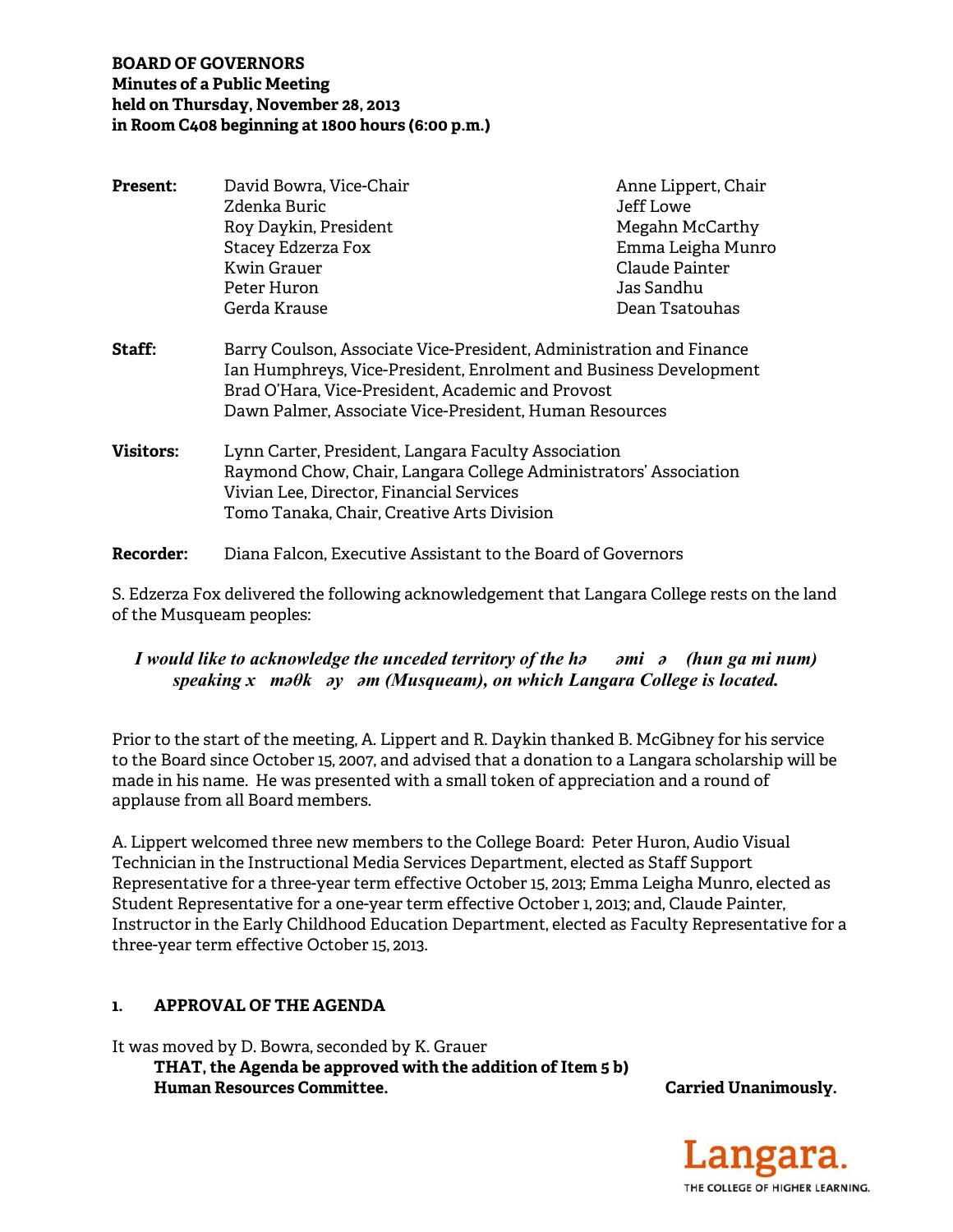#### **2. APPROVAL OF THE MINUTES and BUSINESS ARISING**

#### **a) Minutes of the Meeting held on September 26, 2013**

It was moved by D. Bowra, seconded by J. Sandhu  **THAT, the Minutes of the Langara College Board Public Meeting held on September 26, 2013 be approved.** 

**Carried Unanimously.** 

#### **3. CHAIR'S REPORT**

#### **a) Community Connections**

A. Lippert reviewed the activities as noted in the Community Connections memo attached to the agenda. She highlighted the interview with the new President that appeared in the November 7<sup>th</sup> edition of The Voice that was included in the envelope distributed at the table.

She reminded Board Members of the importance of their participation in events organized by the College as a way to become more familiar with the work of the College and also with the members of the College Community.

#### **4. PRESIDENT'S REPORT**

R. Daykin advised that this would be his last Board meeting as Interim President, as the new President will be in place beginning January 20, 2013. He thanked the Board for the opportunity and for their support over the past year

R. Daykin referenced his memo dated November 21, 2013 attached to the agenda which highlighted College events that occurred from October – November, 2013.

R. Daykin also reported on the following:

- The Administrative Service Delivery Transformation Project (or "Shared Services") Steering Committee met earlier in the week to discuss initiatives to reduce costs, increase efficiencies, and improve service.
- Twenty-three institutions have responded to a survey spearheaded by B. Coulson to evolve credit card transactions, reduce costs and improve services to students.
- Ministry restructuring : Joe Thompson appointed as Assistant Deputy Minister, Student Services and Sector Resource Management; Bobbi Plecas appointed as Assistant Deputy Minister, Institutions, and Programs Division replacing Dawn Minty who has retired; and, Claire Avison, appointed as Assistant Deputy Minister, Sector Strategy and Quality Assurance Division.
- B. O'Hara highlighted the Ministry of Advanced Education's mandate letter that includes the requirement for post-secondary boards to undertake an institution-wide core review of their programming to ensure student seats are being filled. The Terms of Reference has been distributed to Presidents and Board Chairs and asks if seats are being filled and if we are meeting the provincial job initiative. He noted that the format is still being defined, an interim report is due in February, and a final report is due to the Minister in the spring 2014.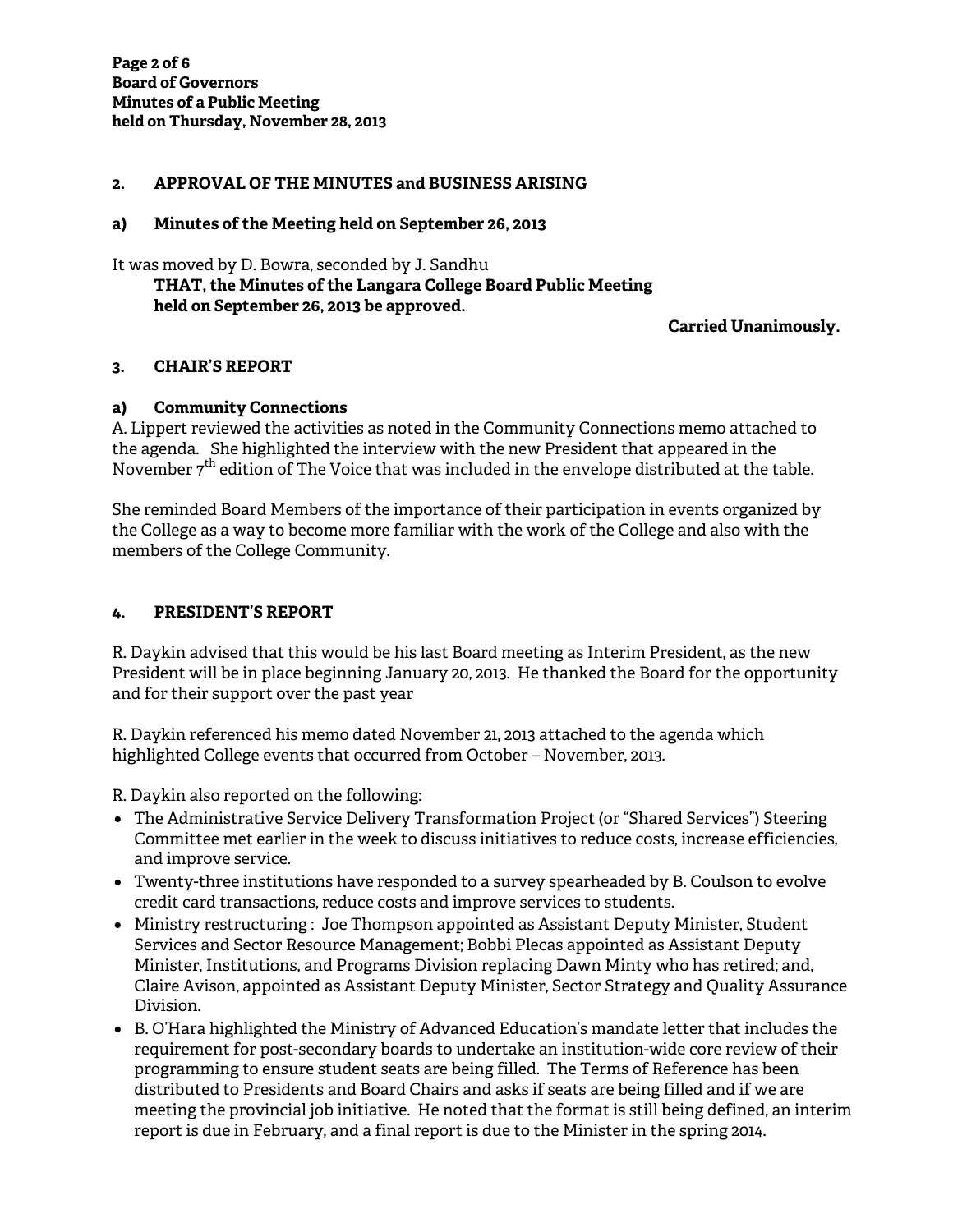#### **Page 3 of 6 Board of Governors Minutes of a Public Meeting held on Thursday, November 28, 2013**

- D. Palmer provided an update on the Top 100 Employer submission and noted that Langara's application was not successful. She did note, however, that the college has a promising chance at the "BC Top Employer" title that recognizes British Columbia employers that lead their industries in offering exceptional places to work. The announcement will be made in February 2014 and she will advise the Board at that time.
- I. Humphreys provided an update on the Continuing Studies Business Plan noting that it is part of a process to ensure continued success. As a result of a survey conducted by IPSOS Reid, the CS Management group is working on marketing and program development plans.
- B. O'Hara provided an update on the Academic Plan noting that group meetings have been conducted by consultant Glenn Harris who will report his findings which will form the foundation of the academic plan. Draft plans will be shared with the community, will go to Education Council for approval, and the final Academic Plan will be shared with the Board.
- B. O'Hara advised that the Langara School of Nursing recently underwent an exhaustive program review by the Educational Program Review Committee (EPRC) of the College of Registered Nurses of BC (CRNBC). As a result of the hard work of Janine Lennox and her team, which included a 90-page report and a campus visit in September, the CRNBC has recommended full and unconditional approval for seven years for the Langara School of Nursing. Congratulations were extended on receiving this well-deserved stamp of quality.
- Antony Holland, founder of Studio 58, Emeritus recipient, and one of the last surviving veterans of the desert war in Egypt during WWII, will perform his one-man show on November 30, 2013, benefiting student scholarships.
- Fall enrolments for international have increased but domestic enrolments are down slightly. Spring enrolments to date are strong.
- On October 30, 2013, Langara Journalism Alumni won five 2013 Jack Webster Foundation (Webby) Awards. Simi Sara, host of The Simi Sara Show on CKMW was awarded the CityMike Award; Glen Korstrom and Jennifer St. Dennis with Business in Vancouver, won for their coverage of business issues in the May provincial elections; Mike Hager with the Vancouver Sun won for his coverage of the Amanda Todd story; Gordon Hoekstra won in the Digital Excellence category for his coverage of political contributions and lobbyists; and, current Langara student Andrea Anthony won a Jack Webster Student Journalism Award.
- Langara's recycling centre was in place during the summer of 2013 with a kickoff for the program held in September. The landfill diversion rate of 30% has grown to 69% with a target of 80% by 2014. This has caught the attention of Vancouver Deputy Mayor, Tony Tang, who visited the recycling centre on November 27<sup>th</sup>.
- D. Tsatouhas announced that business students in the Langara School of Management program took first place at the annual Vancouver+Acumen case competition held at UBC where they competed against over 20 teams from across the province.
- From October 30<sup>th</sup> November  $11^{th}$ , R. Daykin travelled to China to participate in the ACCC/CEAIE international education summit.

A. Lippert thanked R. Daykin for his willingness to step into the Presidential role on such short notice. His mandate was to lead the college and under his leadership Langara has maintained its good relationship with ACCC, BC Colleges, national partners, international partners, the provincial government and the Ministry of Advanced Education. He was successful in moving Langara forward on its unfinished projects and programs with the beginning of construction of the new building, development of the Academic Plan, updating the Strategic Plan, expanding the Alumni, bringing into reality the Langara Coat of Arms, and incorporating the Langara Foundation. The Board thanked Roy for his leadership over the past year and looks forward to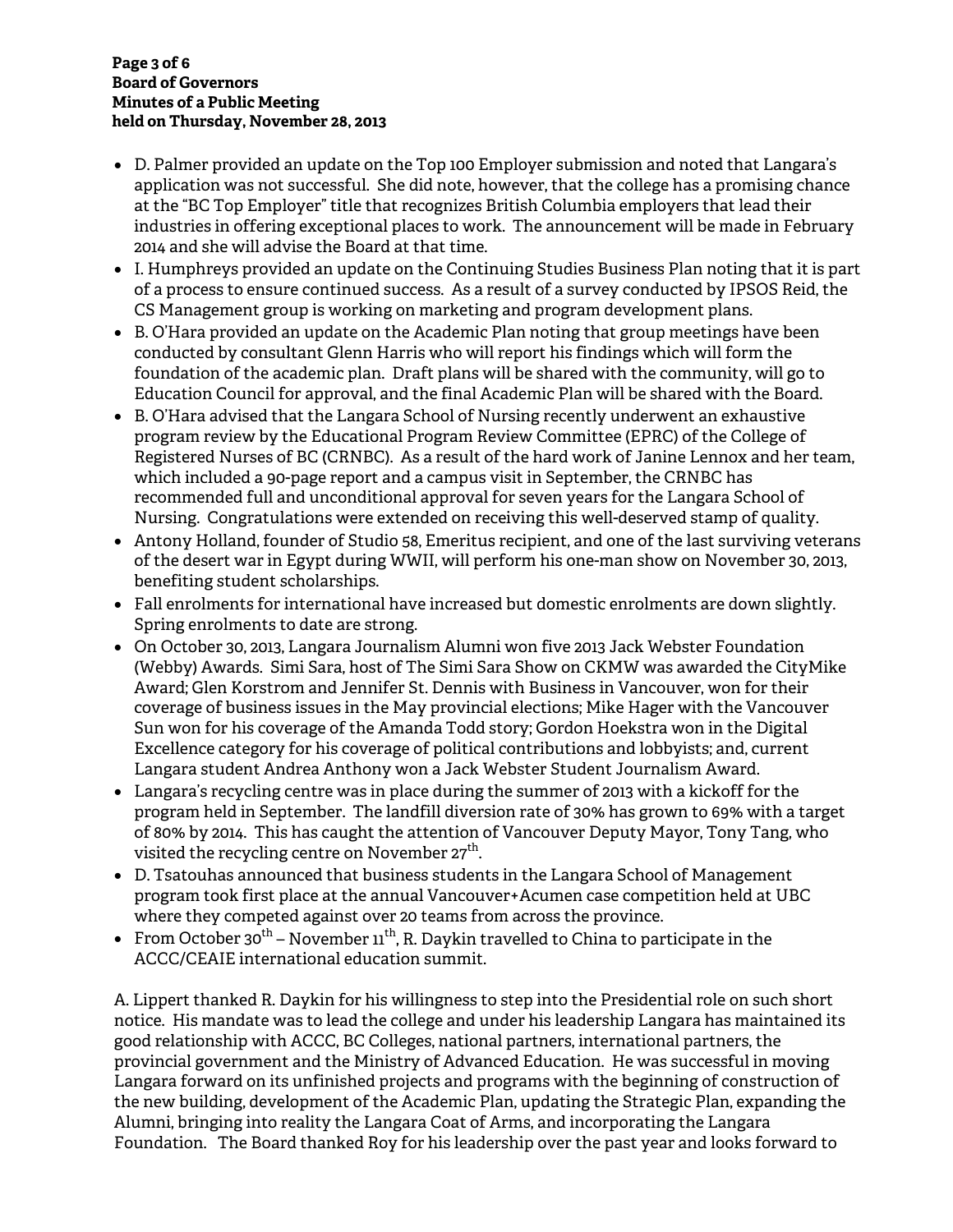his assistance with the onboarding of the new President in January 2014. Board members acknowledged with a round of applause.

### **5. COMMITTEE REPORT**

A. Lippert reminded Board Members of the role of the Coordinating Committee to make decisions on behalf of the Board when there is not sufficient time to present the item to the entire board.

### **a) Board Coordinating Committee**

### **– Meeting held on October 24, 2013**

A. Lippert highlighted the minutes of the meeting held on October 24, 2013, attached to the agenda noting that in the absence of a board meeting in October, the Coordinating Committee reviewed the Second Quarter Financial Forecast for 2013/14 through 2016/17 and confirmed that the report was submitted to the Ministry by its due date.

### **b) Human Resources Committee**

### **– Meeting held on November 28, 2013**

M. McCarthy provided an update on the Human Resources Committee meeting held on November 28, 2013, and advised that the committee reviewed the next steps of the hiring of the new President and noted that the committee will meet with Dr. Trotter in late-February to review goals, metrics, and timelines in preparation for the first year annual review. She advised that the committee will meet in January to determine those goals and asked Board Members to submit any recommendations for goals or objectives to her by January  $10^{\text{th}}$ .

M. McCarthy further noted that the Post-Secondary Employers' Association (PSEA) will be reinstating the meetings of the Members' Board Compensation Committee, which has been on a two-year hiatus, for the purpose of advocating executive compensation with the Government.

## **6. FOR INFORMATION**

#### **a) Second Quarter Financial Summary to September 30, 2013**

B. Coulson highlighted the memo attached to the agenda which provided a financial update for the Second Quarter ended September 30, 2013.

#### **b) Semi-annual Investment Summary to September 30, 2013**

B. Coulson highlighted the memo attached to the agenda which was provided for information. In response to a Board Member's question, he advised that the college adheres to the guidelines within the investment policy that was approved by the Board in December, 2007.

## **c) Letter from Ministry of Advanced Education**

R. Daykin highlighted the letter from the Ministry of Advanced Education attached to the agenda which provided information regarding Langara College's budget for 2013/14.

#### **d) Langara Students' Union Financial Statements as at year ended April 30, 2013**

B. Coulson highlighted the Langara Students' Union Financial Statements as at year ended April 30, 2013 that were attached to the agenda for information.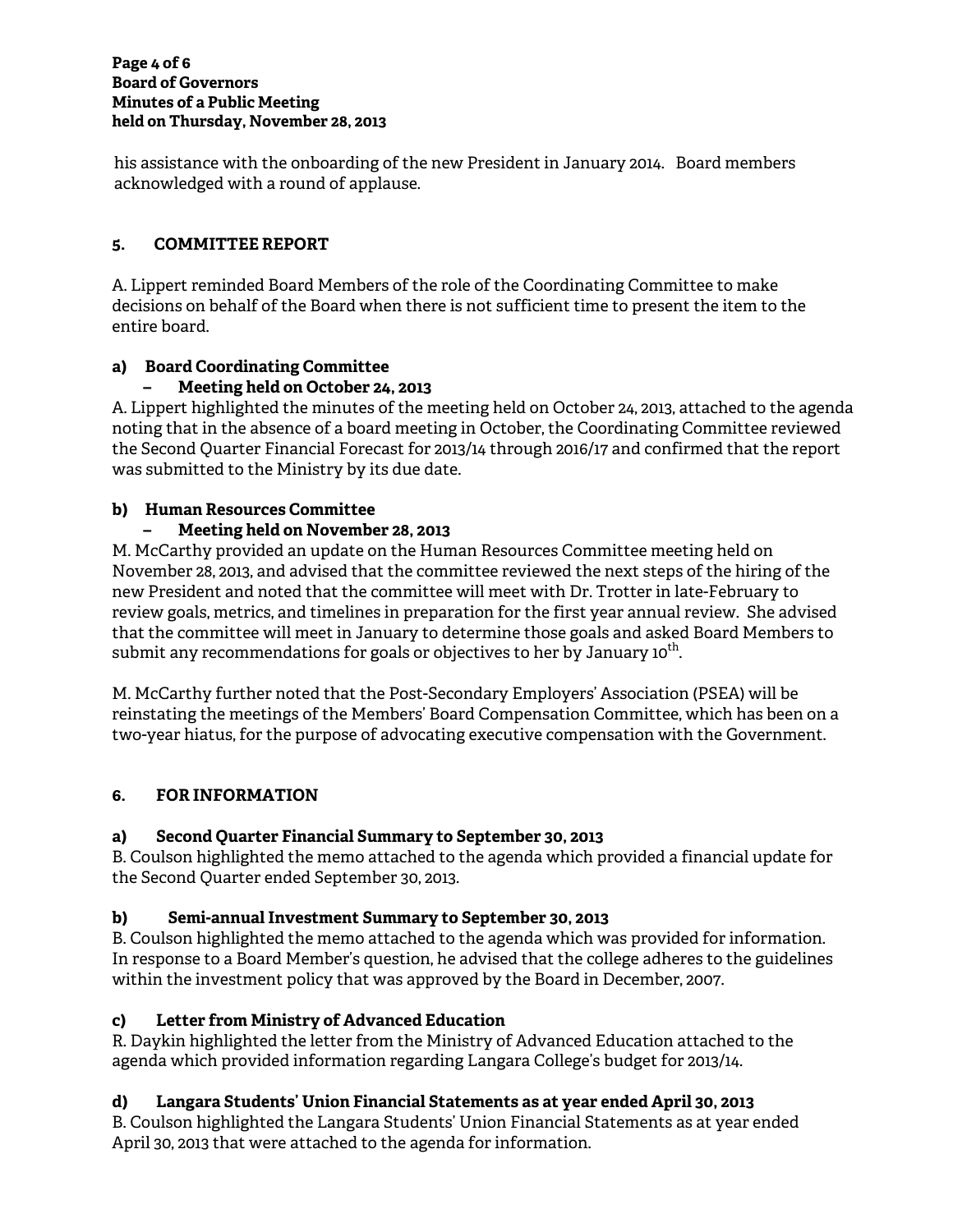#### **Page 5 of 6 Board of Governors Minutes of a Public Meeting held on Thursday, November 28, 2013**

## **e) Budget 2014-15 Update**

B. Coulson provided an update on the 2014-15 Budget and advised that round one of the budget process has been completed and a request for enhancements has been distributed. The deficit has increased to approximately \$4M due to a number of factors including a reduction in government grants of approximately \$600,000, and a reduction of approximately \$750,000 for English as a Second Language (ESL) training. He noted that Finance is working with International Education and Continuing Studies to determine if there are any net revenues that can be included, and there has been a cost-reduction process implemented in an attempt to balance the budget. Further updates will be provided to the Board as they become available.

## **f) New Building Update**

R. Daykin provided an update on the status of construction of the new Building. He announced that a ground-breaking ceremony is scheduled for December 5<sup>th</sup> and invited all Board members to attend.

#### **g) Select Standing Committee on Finance and Government Services – Report on Budget 2014 Consultations**

R. Daykin highlighted the document attached to the agenda for information which summarized the input received from public hearings held in a number of BC communities. The study makes recommendations from government to consider for Budget 2014 including ways to generate new revenue, find efficiencies, and reallocate existing resources.

# **7. EDUCATION COUNCIL REPORTS**

A. Lippert reminded Board Members of Section 23 of the BC College and Institute Act that requires Education Council to advise the board on the development of educational policy.

# **a) Report of the Meeting held on September 17, 2013**

G. Krause highlighted the summary report of the Education Council meeting held on September 17, 2013, attached to the agenda and made particular note to a number of policy changes that would replace post-graduate certificates with a post-degree certificate and the addition of a post-degree diploma program.

# **b) Report of the Meeting held on October 22, 2013**

G. Krause highlighted the summary report of the Education Council meeting held on October 22, 2013, attached to the agenda and noted a number of new courses.

The Education Council Summary Reports for September 17 and October 22, 2013, were received for information.

## **8. BOARD MEMBERS' REPORT**

Nil.